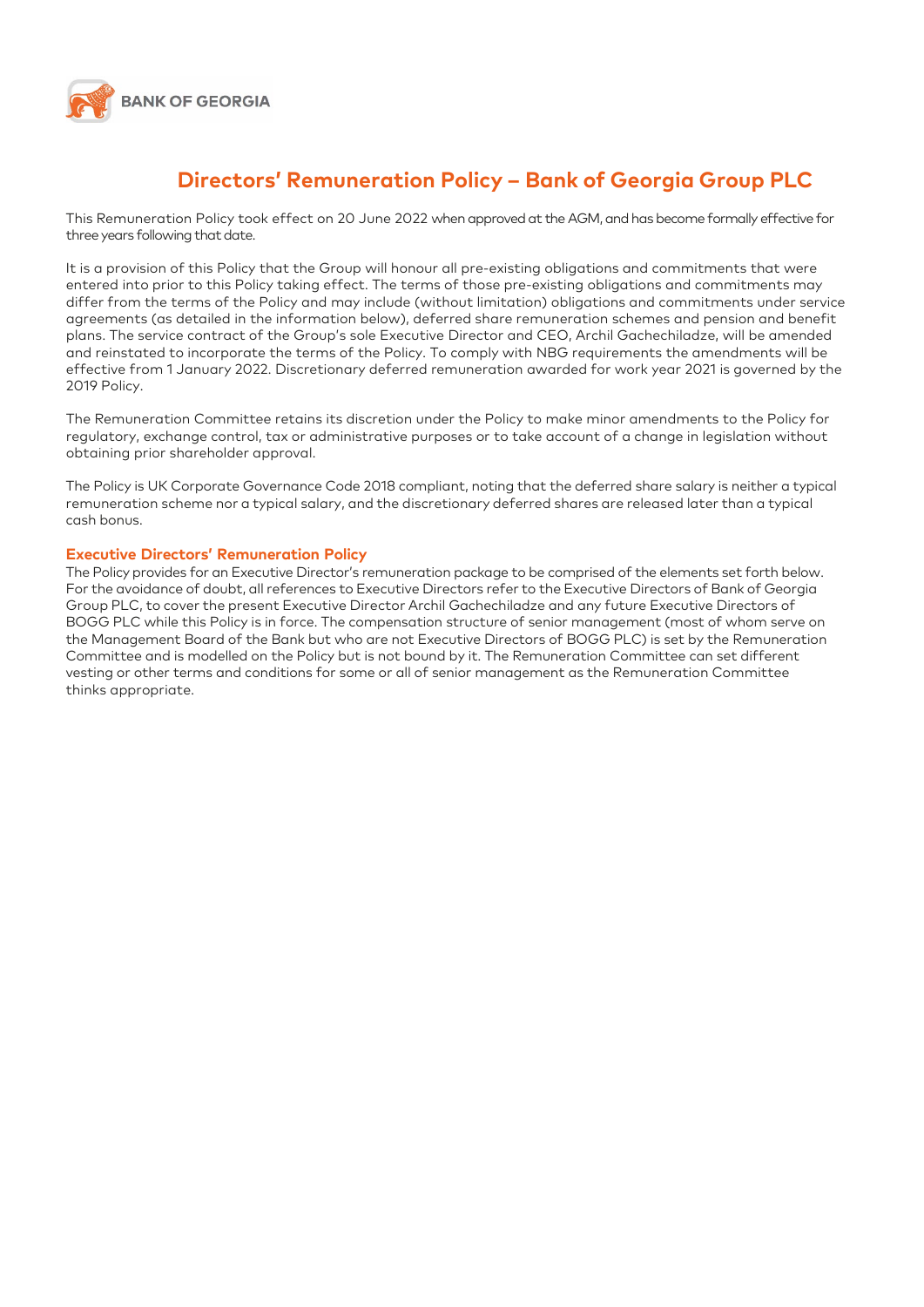### **Salary in the form of cash and long-term deferred shares**

|  | Purpose and link to strategy | Jperation |  | Opportunity |
|--|------------------------------|-----------|--|-------------|
|--|------------------------------|-----------|--|-------------|

- To closely align the Executive Directors' and shareholders' interests.
- To promote long-term value creation and share price growth.
- To reflect the role and required duties, skills, experience and individual contribution to the Group.
- To encourage commitment to the Group and to recruit and retain high-calibre talent.
- The level of base salary for an Executive Director is fixed in his or her service agreements. The level of salary is reviewed by the Remuneration Committee when a service agreement is up for renewal or if there is a significant change in circumstances and the Executive Director and Remuneration Committee agree to consequent changes in their agreements, for example the implementation of a new Remuneration Policy.
	- Salary is comprised principally of long-term deferred shares ("deferred share salary"), plus a cash salary.
- Deferred share salary is fixed in monetary value in the contract, and awarded in the form of nil-cost options annually in respect of the work year, and is usually expected to be awarded towards the beginning of the work year. It is noted that none of the deferred share salary vests during the work year; and also it is subject to pro rata lapse in the event an incomplete year is worked.
- Deferred share salary awarded in respect of a work year will be released over five years from the start of the year in which the salary is earned as follows: 100% of the deferred share salary vests on the first
- anniversary of the start of the work year and is subject to holding periods so that 40% is released on the second anniversary, and 20% is released on each of the third, fourth and fifth anniversaries of the start of the work year.
- Upon vesting the Executive Director also receives cash payments equal to the dividends paid on the underlying shares between the date the award was made and the vesting date.
- Lapse provisions (natural malus) for an incomplete year are built into the deferred share salary as set out in the notes to this Policy table. Extended malus and clawback provisions do not apply to the deferred share salary as the awards attach to salary already earned. Instead the Remuneration Committee considers the discretionary deferred salary as a sufficiently large pool from which to apply the extended malus and clawback provisions if necessary in the circumstances to do so.

- The level of cash salary and number of deferred salary shares are set in the Executive Directors' service agreements, and will be no more than the Remuneration Committee considers reasonable based on his or her duties, skills and experience. In the event that another Executive Director is appointed, the value of his or her total salary and his or her bonus opportunity (i.e. the discretionary deferred shares) is not expected to exceed that of the CEO at the time.
- The Remuneration Committee has the discretion to change the split of total salary between the cash salary and the deferred share salary.

#### **Cash salary**

• The total amount payable to the current CEO and Executive Director, Mr Gachechiladze, is US\$ 370,000 per annum.

#### **Deferred share salary**

• The value of deferred share salary for Mr Gachechiladze is fixed at the equivalent of US\$ 2,200,000 per annum, to be awarded in deferred shares. The number of shares shall normally be calculated using the average price of the shares over five working days prior to 25 December of the year immediately preceding the year of award.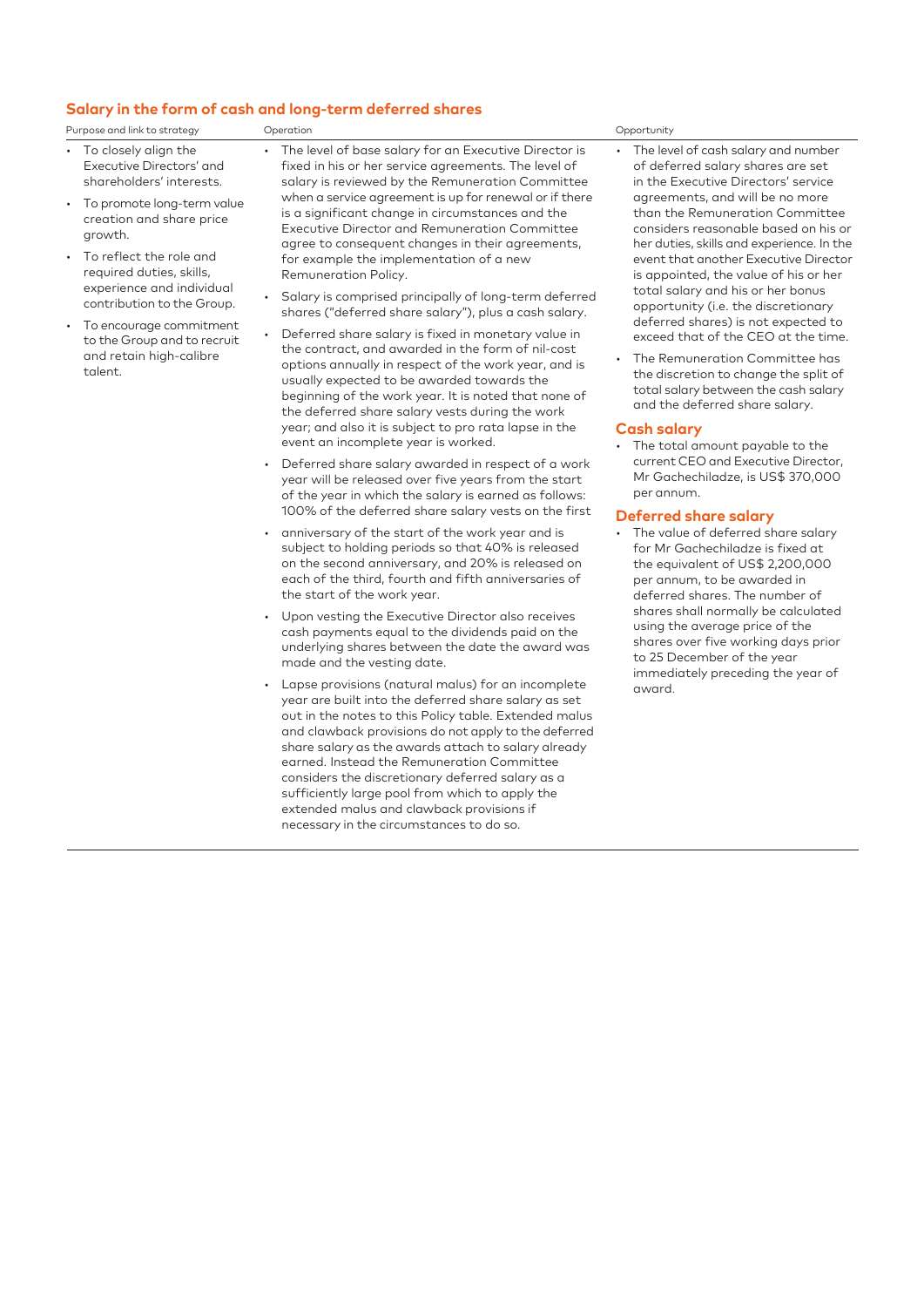#### **Performance-based remuneration – discretionary deferred shares**

Purpose and link to strategy Operation Opportunity

- In the context of overall Group performance, to motivate and reward an Executive Director in relation to his or her contribution to the achievement of the KPIs set for him or her by the Remuneration Committee towards the beginning of the year.
- Performance-based remuneration solely in the form of deferred shares (no cash):
	- Closely aligns the interests of an Executive Director with shareholders.
	- Avoids inappropriate risk taking for short-term gain.
	- Encourages long-term commitment to the Group.
- Performance-based remuneration is awarded annually entirely in the form of nil-cost options over shares which are subject to vesting ("discretionary deferred shares"). BOGG does not award cash bonuses to Executive Directors.
- The Remuneration Committee will determine annually the number of shares to be awarded based on the Executive Director's achievement of his/her KPIs set for the work year and the performance of the Group during that year. If appropriate, where a strategic change or change in business circumstances has made one or more of the KPIs an inaccurate gauge of the Executive Director's performance, the Remuneration Committee may decide to base its assessment on alternative measures. The Remuneration Committee also has the discretion to consider the performance of the individual and the Group as a whole. The outcome of the Executive Director's performance and the Remuneration Committee's determination will be reported in the Directors' Remuneration Report for the work year in consideration.
- Any discretionary deferred shares will normally be granted following the end of the work year, although the Remuneration Committee retains the discretion to determine the timing of the awards. Any discretionary deferred shares will vest as follows: 40% vests immediately, and 15% will vest on each of the third, fourth, fifth and sixth anniversaries of the start of the work year.
- Each tranche will be subject to a further holding period of two years as per the notes to this Policy table (effectively discretionary deferred shares are released over eight years from the beginning of the work year).
- Upon vesting, the Executive Director also receives cash payments equal to the dividends paid on the underlying shares between the date the award was made and the vesting date.
- KPIs for the Executive Director are set near the start of each work year and reflect the Executive Director's targeted contribution to the Group's overall key strategic and financial objectives for the work year. KPIs may also include non-tangible factors such as self-development, mentoring and social responsibility.
- There is no contractual right to discretionary deferred shares and the Remuneration Committee reserves the right to award no discretionary deferred share remuneration if the Group's performance is unsatisfactory.
- Extended malus and clawback, in addition to lapse provisions (natural malus) apply as set out in the notes to this Policy table.

• The maximum number of discretionary deferred shares that may be awarded in respect of the previous work year is capped at 100% of total salary (i.e. cash and deferred share salary), calculated as set out in the notes to this Policy table.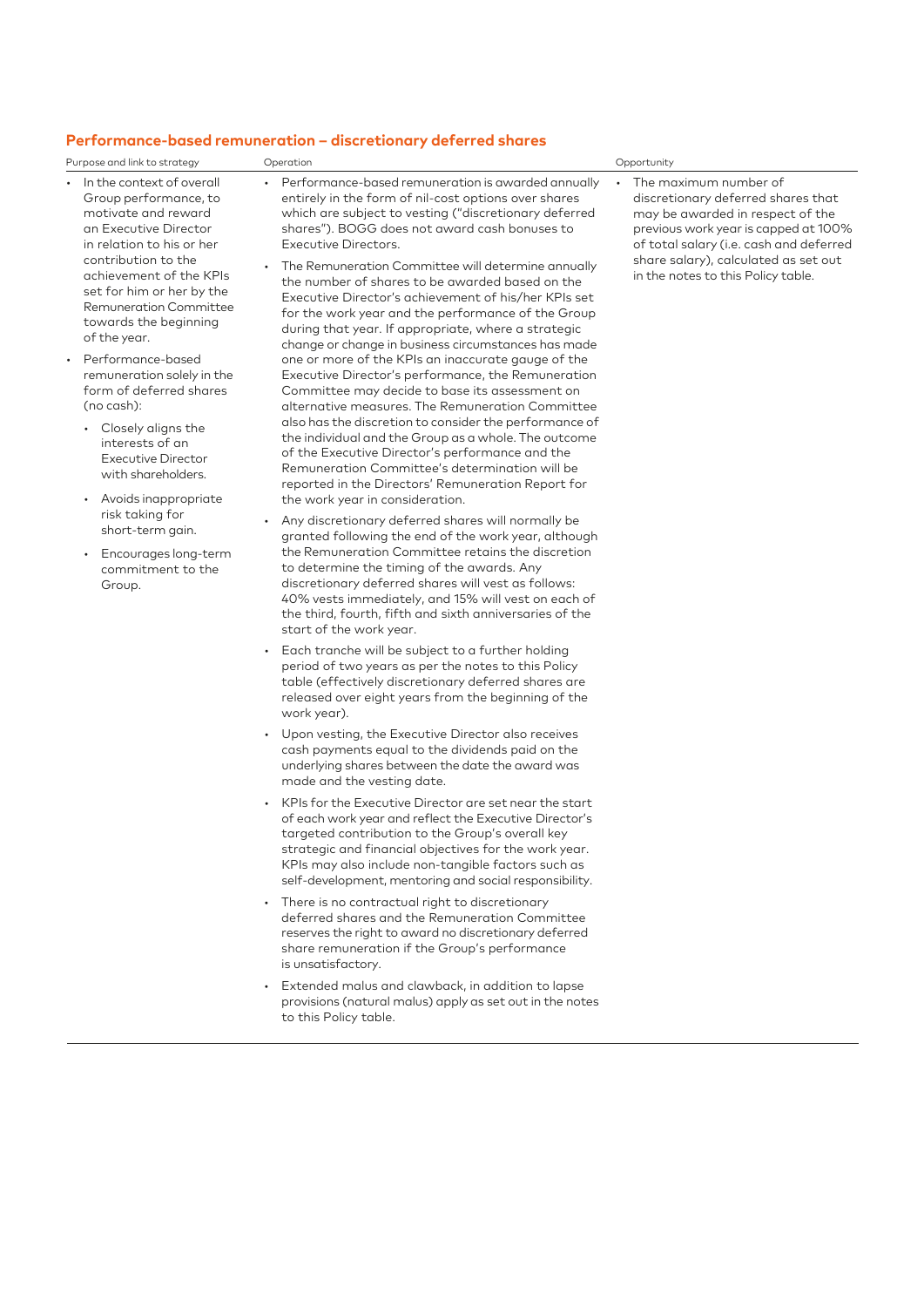#### **Pension**

| Purpose and link to strategy                                                                                                                                                           | Operation                                                                                                                                                                                                                                                                                                                                                                                                                                            | Opportunity                                                                                                                                                                                                                                                                                            |
|----------------------------------------------------------------------------------------------------------------------------------------------------------------------------------------|------------------------------------------------------------------------------------------------------------------------------------------------------------------------------------------------------------------------------------------------------------------------------------------------------------------------------------------------------------------------------------------------------------------------------------------------------|--------------------------------------------------------------------------------------------------------------------------------------------------------------------------------------------------------------------------------------------------------------------------------------------------------|
| • The Group is required<br>to comply with pension<br>requirements set by the<br>Georgian Government.<br>Pension provision is the<br>same for all employees<br>in the Group in Georgia. | Pension provision will be in line with Georgian pension<br>$\bullet$<br>legislation, which may change from time to time.<br>There is no provision for the recovery or withholding<br>of pension payments.                                                                                                                                                                                                                                            | In line with current Georgian<br>$\bullet$<br>legislation, the Executive Director and<br>the Bank each contribute 0-2% of<br>total remuneration from the Bank,<br>and the Georgian Government may<br>contribute a further small amount<br>(0-2% depending on income levels).                           |
|                                                                                                                                                                                        |                                                                                                                                                                                                                                                                                                                                                                                                                                                      | Pension contributions will only<br>$\bullet$<br>increase above this level if mandated<br>by Georgian legislation or if mandated<br>by any other applicable legislation.                                                                                                                                |
|                                                                                                                                                                                        |                                                                                                                                                                                                                                                                                                                                                                                                                                                      | The same arrangement applies<br>$\bullet$<br>to employees across the Group<br>in Georgia.                                                                                                                                                                                                              |
| <b>Benefits</b><br>Purpose and link to strategy                                                                                                                                        | Operation                                                                                                                                                                                                                                                                                                                                                                                                                                            | Opportunity                                                                                                                                                                                                                                                                                            |
| Non-cash benefits are in line<br>with Georgian market<br>practice and are designed to<br>be sufficient to attract and<br>retain high-calibre talent.                                   | Benefits consist of: life insurance; health insurance;<br>incapacity/disability insurance; directors' and officers'<br>liability insurance; physical examinations; tax gross-ups<br>and tax equalisation payments; company car and<br>driver; mobile phone costs; personal security<br>arrangements (if requested by the Executive Director);<br>assistance with completing tax returns (where<br>required); relocation costs for Executive Director | There is no prescribed maximum on<br>the value of benefits payable to an<br>Executive Director. The maximum<br>amount payable depends on the<br>cost of providing such benefits to<br>an employee in the location at which<br>the Executive Director is based.<br>If the Evecutive Director's nersonal |

and close family and legal costs.

of benefits.

• Other benefits may be provided from time to time if considered reasonable and appropriate. • There is no provision for the recovery or withholding • If the Executive Director's personal circumstances do not change and the Group is able to obtain benefits on substantially the same terms as at the date of this Policy, the aggregate cost of benefits for an Executive Director during the Policy's life is not expected to change materially.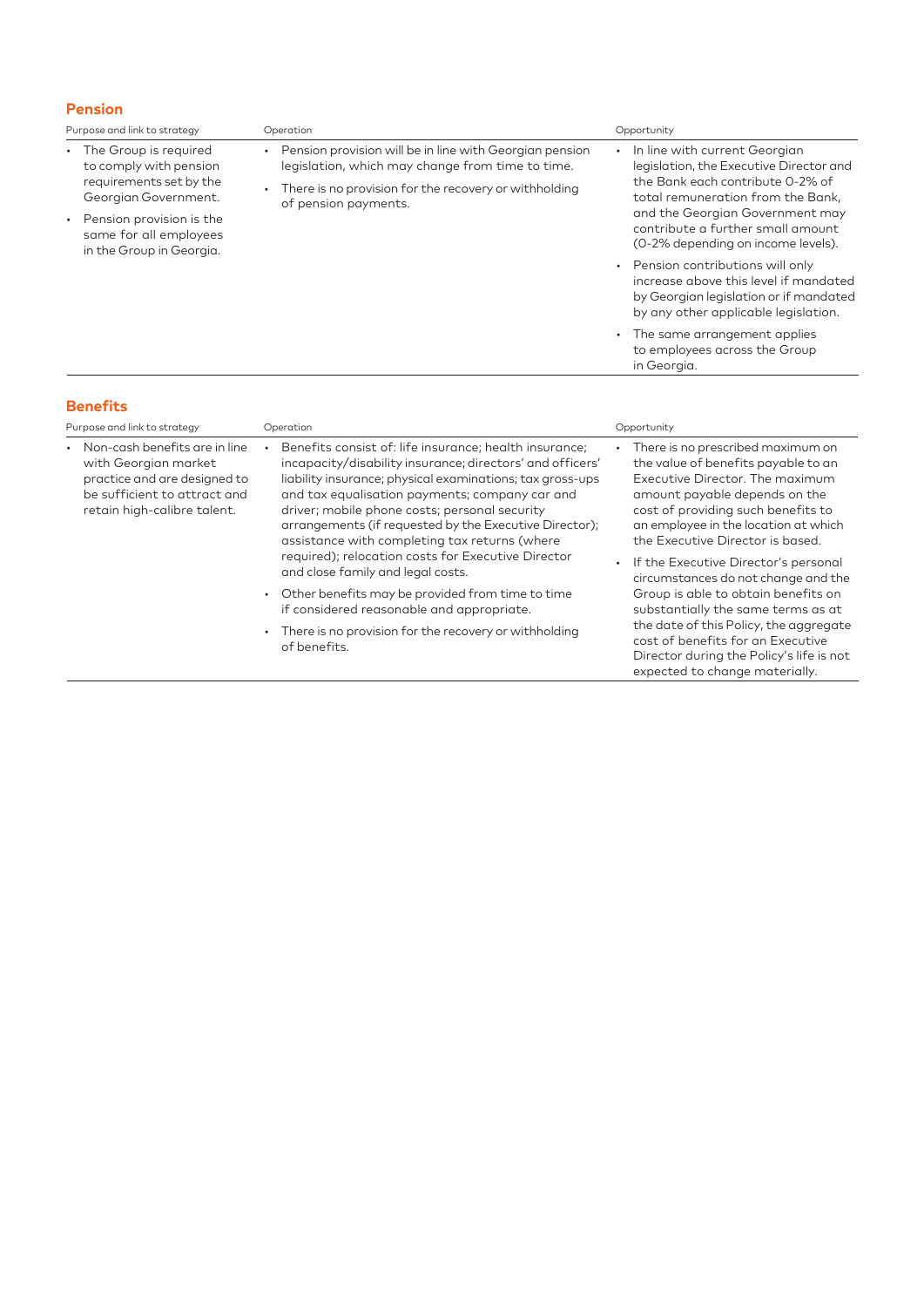## **Other Executive Director policies – shareholding guidelines**

|                                                                                                                                                                 | Purpose and link to strategy                                                                                                                   | Operation                                                                                                                                                                                                                                                                                                                                                                                                | Opportunity       |
|-----------------------------------------------------------------------------------------------------------------------------------------------------------------|------------------------------------------------------------------------------------------------------------------------------------------------|----------------------------------------------------------------------------------------------------------------------------------------------------------------------------------------------------------------------------------------------------------------------------------------------------------------------------------------------------------------------------------------------------------|-------------------|
| term.<br>$\bullet$                                                                                                                                              | • To ensure Executive<br>Directors build and hold a<br>significant shareholding in<br>the Group over the long<br>To align Executive Directors' | Executive Directors are required to build and then<br>maintain a shareholding with an 200% equivalent of<br>total salary (i.e. cash and deferred share salary), such<br>amount to be built up within a five-year period from<br>appointment as an Executive Director (the "Required<br>Shareholding").                                                                                                   | • Not applicable. |
|                                                                                                                                                                 | interests with those of<br>shareholders.                                                                                                       | • All beneficially owned shares, as well as unvested<br>(net of tax) and vested deferred share salary and<br>discretionary deferred shares will count towards the                                                                                                                                                                                                                                        |                   |
| • To ensure departing<br>Executive Directors make<br>long-term decisions and<br>maintain an interest in the<br>ongoing success of the<br>Group post-employment. | Required Shareholding (as such awards are not subject<br>to any performance conditions after grant).                                           |                                                                                                                                                                                                                                                                                                                                                                                                          |                   |
|                                                                                                                                                                 |                                                                                                                                                | Meeting and maintaining the Required Shareholding<br>is likely to happen naturally over the course of the<br>Executive Director's employment.                                                                                                                                                                                                                                                            |                   |
|                                                                                                                                                                 |                                                                                                                                                | Executive Directors are to retain the lower of the<br>Required Shareholding or the Executive Director's<br>actual shareholding at the time employment ceases,<br>for a period of two years from the date on which<br>employment ceases unless the Remuneration<br>Committee determines otherwise. It is noted that<br>a good leaver may hold substantially higher than this<br>in unvested shares alone. |                   |
|                                                                                                                                                                 |                                                                                                                                                | In very exceptional circumstances, for example in<br>$\bullet$<br>the event of a serious conflict of interest, the<br>Remuneration Committee has the discretion to vary<br>or waive the Required Shareholding, but must explain<br>any exercise of its discretion in the Group's next<br>Remuneration Report. It should be emphasised that<br>there is no present intention to use this discretion.      |                   |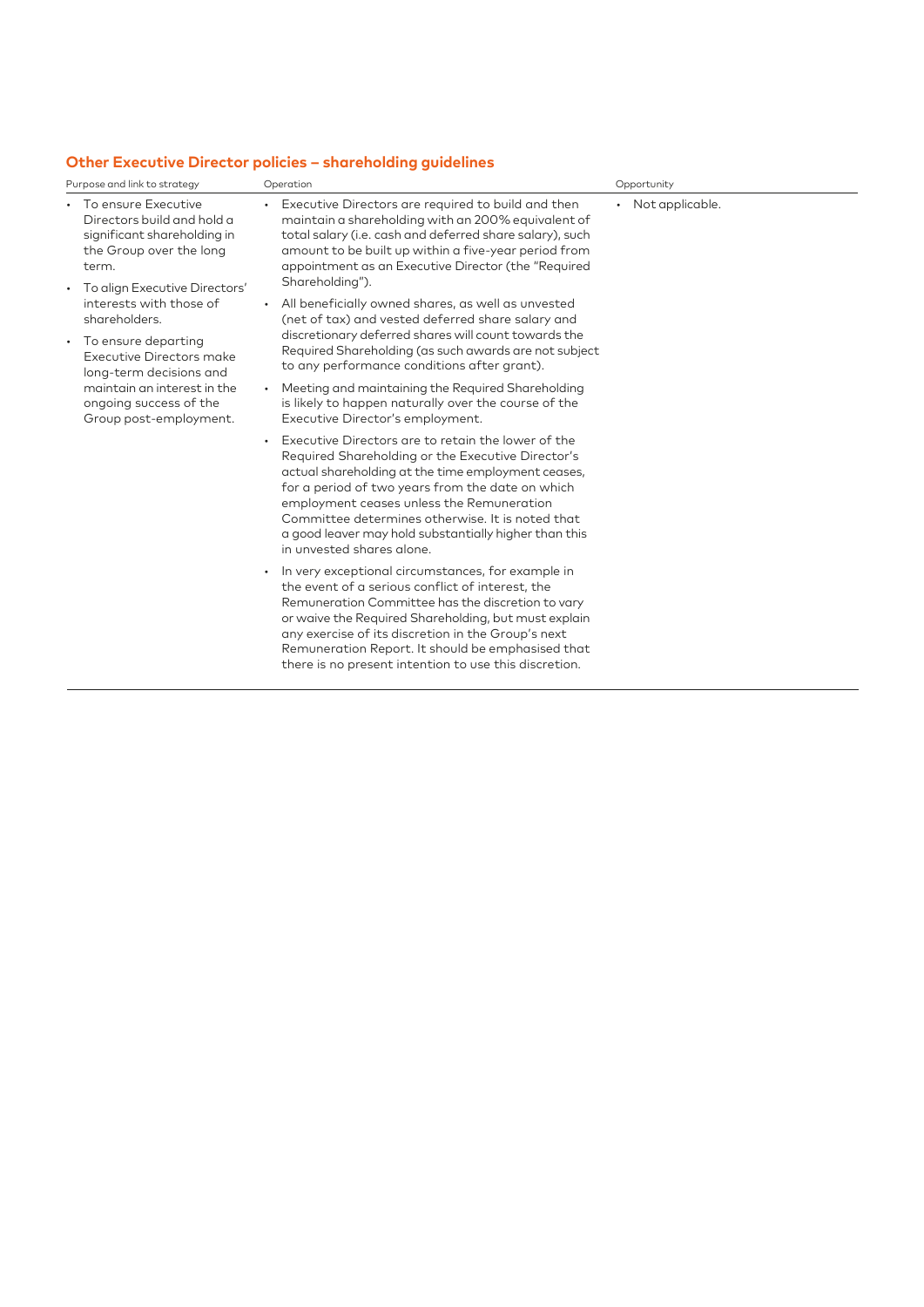# **Notes to the Policy table**

#### **Cash salary**

The Remuneration Committee has the discretion under the Policy to change the currency in which cash salary is paid and also has the discretion to determine the appropriate exchange rates for determining the cash salary to be paid.

#### **Deferred share salary**

Deferred share salary is the most important element of the Executive Director's fixed annual remuneration and is commensurate with his or her role within the Group. By weighting salary towards a deferred share salary that vests and is released over five years rather than cash, the Executive Director's day-to-day actions are geared towards achievement of the Group's strategic goals and sustained Group performance over the long term.

Deferred share salary is granted towards the beginning of the work year and vests/is held for over five years from the start of the work year as follows: 100% vests on first anniversary of the start of the work year and is then subject to holding periods, with 40% released on the second anniversary, and 20% released on each of the third, fourth and fifth anniversaries of the start of the work year.

The deferred share salary is neither a bonus nor an LTIP: it is salary fixed as a monetary value in an Executive Director's service agreement(s) and is therefore not subject to performance targets or measures. Nil cost options for deferred share salary will be awarded towards the beginning of the work year rather than at the end (although they lapse pro rata for any incomplete years worked). The Executive Director's service agreement will reflect these provisions.

As noted above, the value of the deferred share salary is fixed as a monetary value in the Executive Director's service agreement(s). The number of shares shall normally be calculated using the average price of the shares over five working days prior to 25 December of the year immediately preceding the year of award.

In compliance with NBG requirements, for 2022 deferred share salary will be awarded after the Policy is approved at the AGM, but will be effective from 1 January 2022 and vesting and holding periods will be adjusted as if it had been awarded in January 2022; and so 100% will vest in January 2023 with 40% released from holding in January 2024, and 20% released in each of January 2025, January 2026 and January 2027.

#### **Performance-based (discretionary deferred share) remuneration**

No cash bonuses are paid to Executive Directors. Further the Group does not operate an LTIP because it believes there is sufficient long-term incentive built into its deferred share salary.

Instead, an Executive Director's individual and Group performance is rewarded through an annual award of discretionary deferred shares which will be subject to vesting or holding periods as follows: 40% vests immediately but is subject to a two-year holding period whereupon it is released on the third anniversary of the start of the work year; and 15% will vest each of the third, fourth, fifth and sixth anniversaries of the start of the work year and are subject to a further two-year holding period and so are released on the fifth, sixth, seventh and eighth anniversaries of the start of the work year. For work year 2022, performance based remuneration will be awarded on the basis of this Policy. The performance-based remuneration will be subject to the above holding and vesting periods so that 40% would vest upon grant in 2023 but subject to a further two-year holding period and so released from holding on January 2025, and the remainder would vest in 15% tranches and be released after a further two-year holding period so that 15% is release from holding in each of January 2027, January 2028, January 2029 and January 2030 (and so the shares are released over eight years from the beginning of the work year).

The Remuneration Committee will determine the aggregate number of shares (if any) that will be awarded to an Executive Director and as in the table above, the maximum opportunity that Mr Gachechiladze, the current CEO, may be awarded in a given year is equivalent to 100% of total salary (i.e. cash salary and deferred share salary) converted into a number of shares (normally calculated using the last closing share price before the Remuneration Committee meeting at which the discretionary deferred share award is determined or over an appropriate date range).

The Remuneration Committee will make the determination on the number of shares to be awarded annually in respect of the Executive Directors and senior management and will consider the defined maximum opportunity, the Group's performance and the individual's KPIs when making a determination.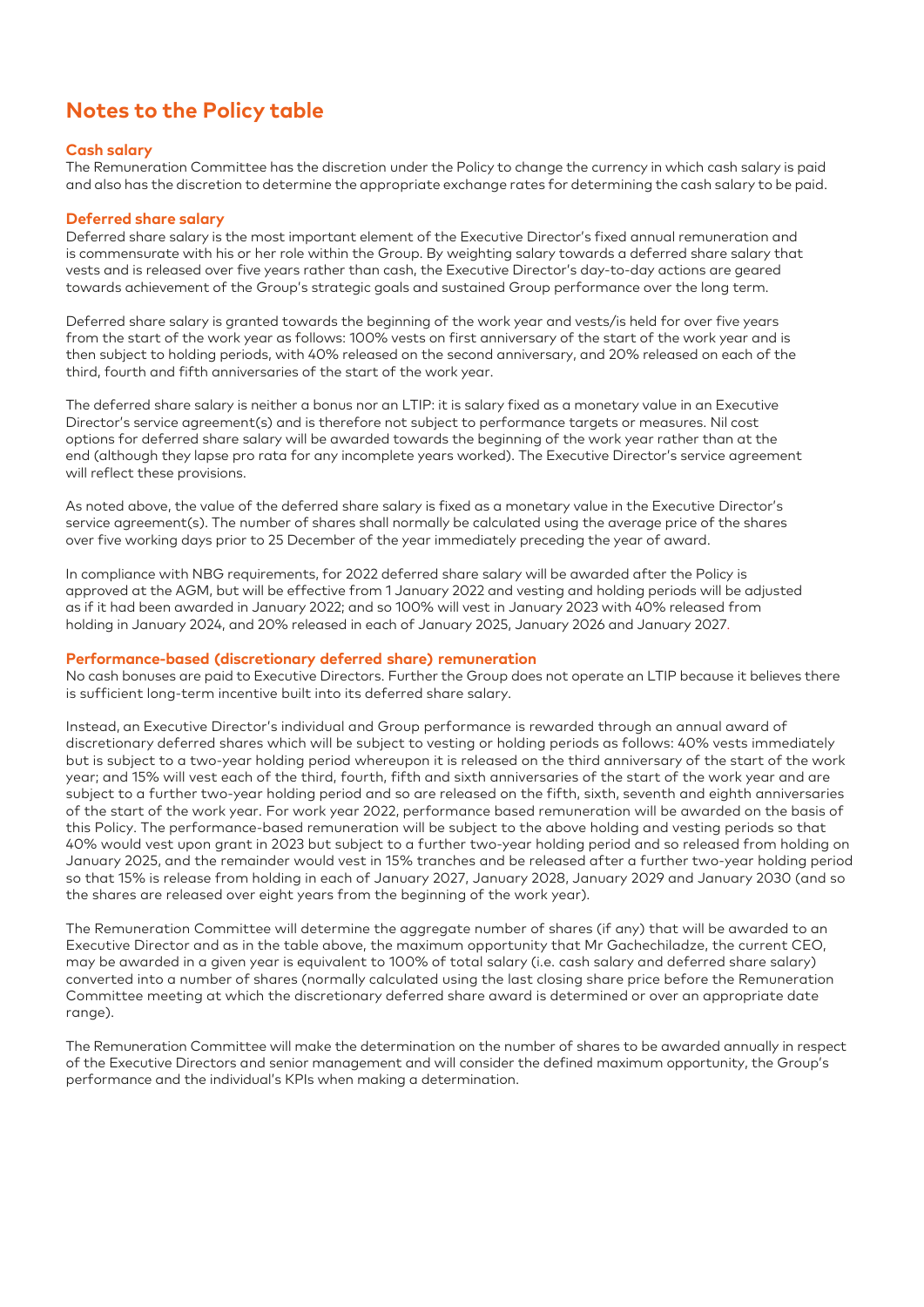Performance measures and relative targets are chosen to reflect strategic priorities for the Group and will be chosen by the Remuneration Committee annually towards the beginning of the performance year. The aggregate pool of shares available each year for awards of discretionary deferred share compensation for the Executive Directors and senior management as a whole is determined annually by the Remuneration Committee in its absolute discretion, based on a number of factors usually including:

- financial results;
- strategic objectives; and
- people and culture objectives.

The Remuneration Committee retains flexibility to adjust the amount to be awarded, for example if strategic objectives evolve or if business circumstances change during the year. The Remuneration Committee believes that this flexibility ensures that the Board can work with an Executive Director so that he or she does not take excessive risk to achieve KPIs. Even in a "good" year for an Executive Director (e.g. achievement of most of his or her KPIs), if this coincides with a "bad" year for the Group (e.g. markets have turned), the Remuneration Committee has the discretion to award little or no discretionary remuneration to the Executive Director if it considers it appropriate to do so. The precise measures will be determined by the Remuneration Committee and disclosed retrospectively in the Remuneration Report following the year of the Remuneration Committee's determination.

#### **Malus and clawback and shareholding guidelines**

Discretionary deferred shares are subject to malus and clawback in the following circumstances:

- misconduct in the performance or substantial failure to perform duties by the Executive or material breach of applicable regulations and/or the Bank's internal policies;
- significant financial losses, serious failure of risk management or serious damage to the reputation of BOGG or the Bank caused by misconduct or gross negligence (including inaction) of the Executive;
- material misstatement or material errors in the financial statements that relate to the area of responsibility of the Executive or can be attributed to action or inaction of the Executive's performance of their duties;
- deliberately misleading BOGG or the Bank in relation to financial performance;
- failure to continue to meet the fitness and properness criteria for an Executive of the Bank;
- material increase with respect to the required regulatory capital of the Bank that can be attributed to the action or inaction of the Executive;
- misconduct that contributed to the imposition of material regulatory or other similar sanctions;
- payments based on erroneous or misleading data, for which malus and clawback apply to discretionary deferred remuneration for awarded for the year in question; and
- significant increases in the Bank's regulatory capital requirements (for clawback to apply such failures/problems are to have been caused by or attributable to the actions or inactions of the Executive)

The Remuneration Committee further has the right to withhold the release of already-awarded discretionary deferred share remuneration if such is mandated by the needs of preservation of the Bank's regulatory capital.

The above provisions will form part of Mr Gachechiladze's service contract which shall be amended and restated following the approval of the Policy at the AGM. Further, the Group has also amended the Executive Equity Compensation plan to allow shares to be lapsed, including to zero, or clawed back in accordance with the provisions in the Executive's contracts.

Clawback is for up to two years from vesting and for the Group's current Executive Director and CEO, Mr Gachechiladze, the Group also has unusually strong malus provisions where unvested discretionary deferred shares lapse when the service contract is terminated under certain circumstances, including for "Cause" such as gross misconduct, failure to perform duties, material breach of obligations and unethical behaviour. This may be several years of discretionary deferred shares. See the Termination of the JSC Bank of Georgia service agreement table on page 225 below.

The Shareholding Guidelines, to build and then maintain a shareholding with a 200% equivalent of total salary and then to maintain such for two years post-employment, are set as express provisions in Mr Gachechiladze's contract.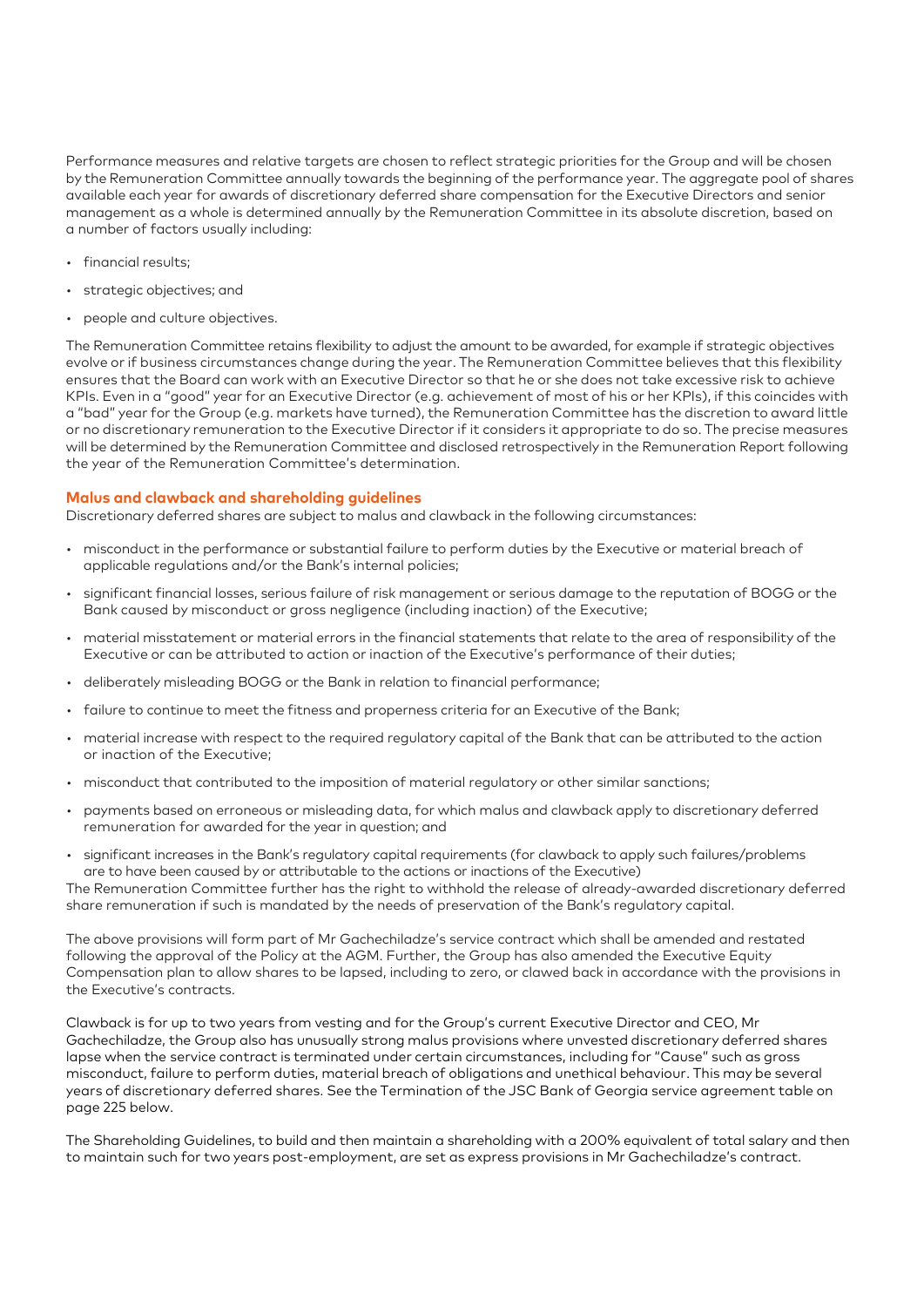#### **Discretion**

The Remuneration Committee retains a substantial degree of discretion in relation to discretionary share remuneration. This includes:

- the determination of the award, if any;
- selection of KPIs, which may vary from year to year in order to align with strategy and financial objectives;
- any adjustments required to an Executive Director's KPIs during the work year when, for example, there has been a change in strategy or business circumstances which results in one or more KPIs becoming an inaccurate gauge of performance; and
- the discretion to override any formulaic outcomes when it considers it reasonable in the circumstances to do so prior to or upon vesting of discretionary deferred shares.

For the avoidance of doubt the Group shall not award (or shall reduce the amount of the award accordingly) to the extent that such award would cause a breach of the NBG's capital adequacy requirements and other regulatory ratios.

#### **Consideration of employment conditions elsewhere in the Group**

Remuneration packages for all Group employees comprise both fixed and variable elements. In accordance with prevailing commercial practice, the Remuneration Committee does not formally consult with employees in preparing the Remuneration Policy but in determining an Executive Director's remuneration, the Remuneration Committee considers:

- (i) pay and employment conditions of senior management;
- (ii) pay and employment conditions across the Group as a whole;
- (iii) whether employees across the Group are personally satisfied with the way they are remunerated; and
- (iv) feedback received from Human Resources and other employees in the executive remuneration structure.

Our employees' remuneration packages are comprised of cash salary, bonus opportunity and benefits. For senior management, the remuneration package is heavily weighted towards deferred shares in the form of nil-cost options which align remuneration of senior management with shareholder interests. All employees receive a competitive benefit package in line with Georgian market practice.

All Georgian employees are entitled to participate in the national pension scheme on the same terms as applicable to Executive Directors.

Other factors taken into consideration are competition in the market place, individual performance and competencies. Usually, exceptional personal performance is recognised through variable pay. The Company also operates an Employee Equity Compensation Plan on a discretionary basis.

For a company of our size and depth, our Executive Directors and senior management must have the skills, experience, work ethic and attitude required to successfully execute our strategy, meet our objectives and create value for shareholders over the long term. In order to recruit and retain this talent, we benchmark the value of remuneration against FTSE 250 and FTSE small cap companies in financial services and against relevant peer financial services companies in emerging markets (which may include Russia, other former Soviet republics and South Africa) and all UK-listed companies based in Georgia.

The remuneration of employees in the Group, other than Executive Director(s) and senior management, is benchmarked against the Georgian Labour Market as this is the most relevant comparator. The Remuneration Committee is regularly informed by Human Resources of remuneration developments across the Group.

The compensation structure of the senior management is set by the Remuneration Committee and is modelled on the Policy but the Remuneration Committee is not bound by it when setting the senior management's remuneration. The Remuneration Committee generally awards members of the senior management discretionary deferred shares as a bonus to ensure maximum alignment with shareholders and to help set the tone from the top.

#### **Equity Compensation Trusts and dilution limits**

The Bank of Georgia Group operates two employee benefit trusts (EBT), one for senior executives, and the other for employees below the executive level (the "ESOPs"), which hold ordinary shares on trust for the benefit of employees and former employees of the Group, and their dependents, and which is used in conjunction with the Group's employee share schemes.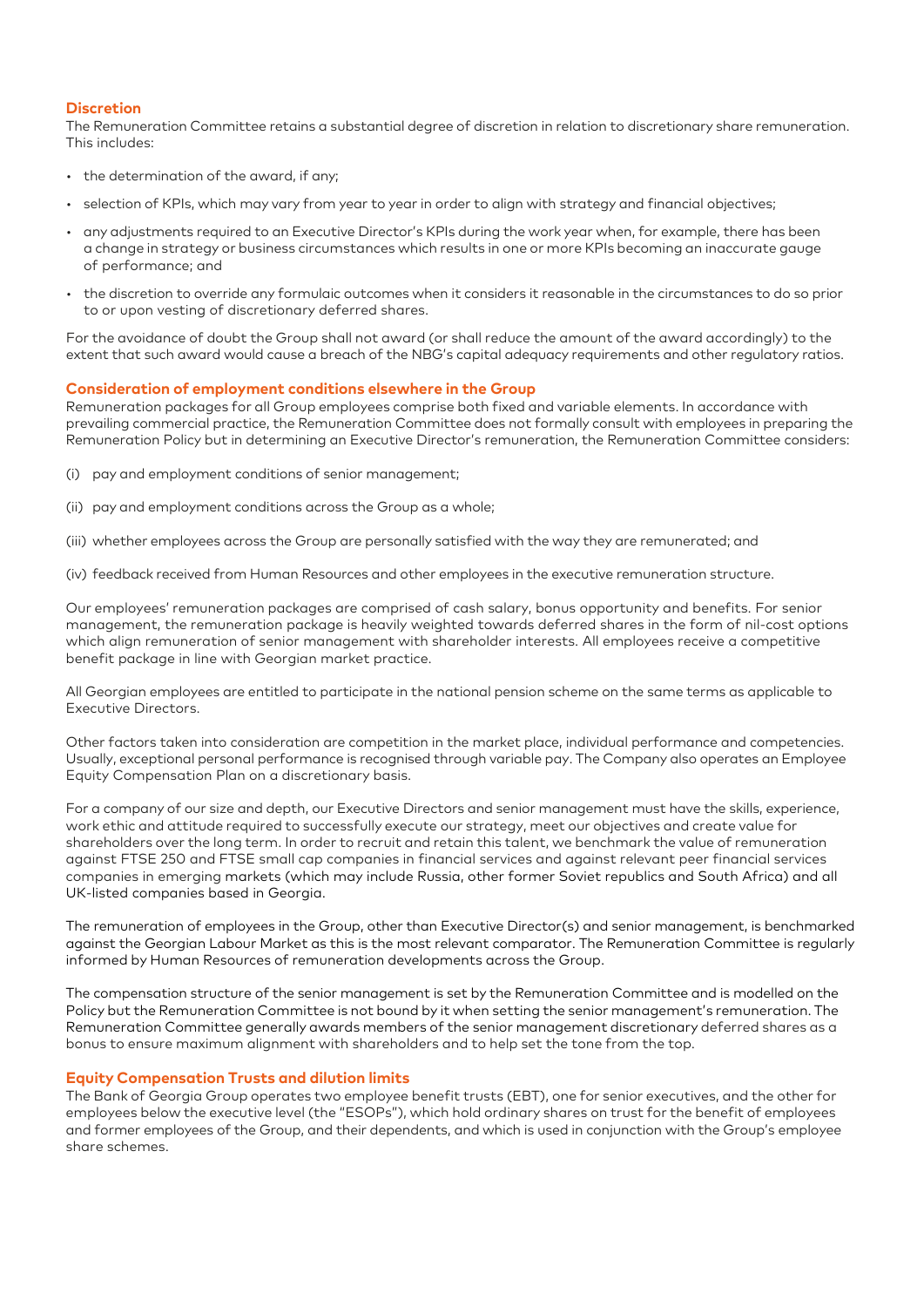The Bank of Georgia Group has committed that new shares issued in satisfaction of share compensation from the time of the Company's listing on the premium segment of the LSE will not exceed 10% of Bank of Georgia Group's ordinary share capital over any ten-year period.

#### **Business expenses**

Executive Directors are reimbursed for reasonable business expenses incurred in the course of carrying out duties under their service contract, on provision of valid receipts.

#### **Illustration of application of Remuneration Policy**

The chart below shows an estimate of the remuneration that could be received by Mr Gachechiladze, our sole Executive Director and CEO, in respect of 2022 under the Policy at three different performance levels. The chart represents a full year's remuneration for illustration purposes.



The Group voluntarily discloses that there is no effect or share growth or decline on the value of awards at the time of award because the awards are calculated using a fixed cash value as required by per the NBG regulations of 2021.

(For long-term incentive awards which have performance targets or measures relating to more than one financial years, disclosure of the value of the award in the event of a 50% share price appreciation is required by the Companies (Miscellaneous Reporting) Regulations 2018; however the Group is not subject to such disclosure requirements as performance measures for the discretionary deferred share award are limited to one year. Such disclosure is also not required for salary compensation in the form of shares.)

#### Notes:

- 1. Salary is comprised of cash and deferred salary shares. Mr Gachechiladze's total cash salary in 2022 in respect of his service agreement with the Group would be US\$ 370,000. The value of the deferred share salary is US\$ 2,200,000, and for 2022 it will vest in January 2023, with 40% released from holding in January 2024, and 20% released in each of January 2025, January 2026 and January 2027.
- 2. The means of determining the number of shares underlying the discretionary deferred share remuneration and terms and conditions applicable to this remuneration are described in the Policy table. Discretionary deferred shares in respect of 2022 will be formally granted in 2023 and 40% will vest immediately but is subject to a two-year holding<br>period and so released from holding in Jan two-year holding period and so released January 2027, January 2028, January 2029 and January 2030.
- 3. Minimum opportunity reflects a scenario whereby Mr Gachechiladze receives only fixed remuneration which is salary (cash and deferred share salary), pension contributions and<br>benefits and the Remuneration Committee consi shares.
- 4. On-target opportunity reflects a scenario whereby Mr Gachechiladze receives fixed remuneration (as described in 3. above) and discretionary deferred shares with a value of US\$ 1,799,000, being 70% of the maximum opportunity (as described in 5. below). In this scenario, the Remuneration Committee considers that the Group's and Mr Gachechiladze's performance in 2022 are in line with the Group's expectations.
- 5. Maximum opportunity reflects a scenario whereby Mr Gachechiladze receives fixed remuneration (as described in 3. above) and discretionary deferred shares with a value of US\$ 2,570,000 being 100% of total salary (i.e. cash and deferred share salary). In this scenario, the Remuneration Committee considers that the Group's and Mr Gachechiladze's performance in 2022 warrant the highest possible level of discretionary deferred share remuneration.

#### **Policy on the appointment of external hires and internal appointments**

Any new Executive Director appointed to the Board would be paid no more than the Remuneration Committee considers reasonably necessary to attract a candidate with the relevant skills and experience. His or her maximum remuneration package would comprise the components described in the Policy table above. The Remuneration Committee may, at its sole discretion and taking into account the role assumed by the new Executive Director, vary the amount of any component in the package up to the limits set out in the Policy table above in relation to new Executive Directors. This discretion will only be exercised to the extent required to facilitate the recruitment of the particular individual. In addition, the terms and conditions attaching to any component of the remuneration might be varied insofar as the Remuneration Committee considers it necessary or desirable to do so in all the circumstances.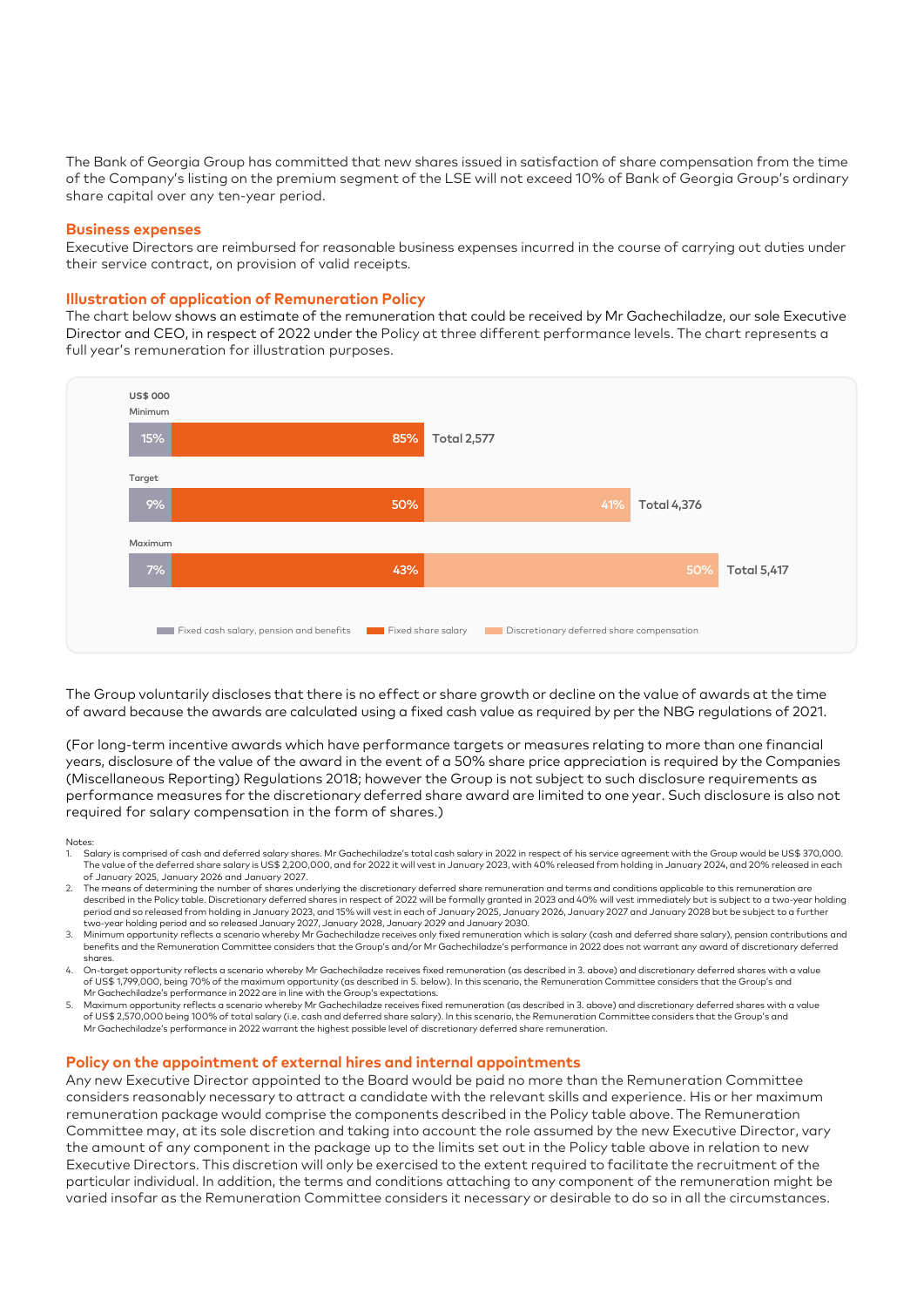In addition to the components and outside of the limits set out in the Policy table, the Remuneration Committee may also decide to provide to an incoming Executive Director:

- Relocation support, tax support and legal fees depending on the individual's circumstances, including, where relevant, to his or her family. The Group has not set a maximum aggregate amount that may be paid in respect of any individual's relocation support, but it will aim to provide support of an appropriate level and quality on the best terms that can reasonably be obtained.
- Upon the recommendation of the Remuneration Committee, a "buy out" incentive award intended to compensate the incoming Executive Director for any awards which were granted to an incoming Executive Director by a previous employer and which have been foregone as a result of an individual's employment with the Group. In these circumstances, the Group's approach will be to match the estimated current value of the foregone awards by granting awards of deferred share compensation which vest over a similar period to the awards being bought out. The application of performance conditions and/or clawback provisions may also be considered, where appropriate. Such new awards may be granted in addition to any deferred share salary and discretionary deferred share compensation.

#### **Non-Executive Directors' Remuneration Policy**

The table below sets out our Policy for the operation of Non-Executive Directors' fees and benefits at the Company. Each Non-Executive Director also serves as a member of the Supervisory Board of the Bank. It is proposed that the Non-Executive Director fees stated below will apply in each year that the Policy operates from the date of approval of the Policy.

| Purpose and link to strategy                                                                                                                                                                      | Operation                                                                                                                                                                                                                                                                                                                                                                                                                                                                                                                                                                                                                                                                                                                                                                                                                                                                                                                                                                                                                      | Opportunity                                                                                                                                                                                                                                                                                                                                                                                                                                                 |
|---------------------------------------------------------------------------------------------------------------------------------------------------------------------------------------------------|--------------------------------------------------------------------------------------------------------------------------------------------------------------------------------------------------------------------------------------------------------------------------------------------------------------------------------------------------------------------------------------------------------------------------------------------------------------------------------------------------------------------------------------------------------------------------------------------------------------------------------------------------------------------------------------------------------------------------------------------------------------------------------------------------------------------------------------------------------------------------------------------------------------------------------------------------------------------------------------------------------------------------------|-------------------------------------------------------------------------------------------------------------------------------------------------------------------------------------------------------------------------------------------------------------------------------------------------------------------------------------------------------------------------------------------------------------------------------------------------------------|
| • To attract and retain<br>high-performing Non-<br>Executive Directors with the<br>requisite skills, knowledge,<br>experience, independence<br>and other attributes to add<br>value to the Group. | All fees are paid in cash on a quarterly basis.<br>Fees may be reviewed from time to time by the Board<br>(but not necessarily changed), taking into account the<br>time commitment, responsibilities and the technical<br>skills required to make a valuable contribution to the<br>Board, and by reference to comparators,<br>benchmarking, results of the annual review and other                                                                                                                                                                                                                                                                                                                                                                                                                                                                                                                                                                                                                                           | The maximum aggregate BOGG<br>٠<br>PLC fees for all Non-Executive<br>Directors which may be paid under<br><b>BOGG PLC's Articles of Association</b><br>is GBP 750,000.<br>A specific maximum has not been<br>set for the individual base cash fee.                                                                                                                                                                                                          |
| • To reflect the responsibilities<br>of time commitment<br>dedicated by Non-Executive<br>Directors.                                                                                               | guidance. The fees may also be amended and varied<br>if there are genuinely unforeseen and exceptional<br>circumstances which necessitate such review and in<br>such circumstances any significant increase shall be<br>the minimum reasonably required. The Board reserves<br>the right to structure the Non-Executive Directors'<br>fee differently in its absolute discretion.<br>Non-Executive Directors receive a base fee. Additional<br>Committee fees are payable to compensate for time<br>spent discharging Bank duties and Committee duties.<br>There is no remuneration in the form of deferred<br>share salary or discretionary deferred shares, pension<br>contributions, benefits or any variable or performance-<br>linked remuneration or incentives.<br>Non-Executive Directors are reimbursed for<br>reasonable business expenses, including travel and<br>accommodation, which are incurred in the course of<br>carrying out duties under their letters of appointment,<br>on provision of valid receipts. | The Senior Independent Non-<br>Executive Director receives a higher<br>base fee which reflects the extra<br>time commitment and<br>responsibility.<br>The Chairman receives a fee which<br>$\bullet$<br>reflects the extra time commitment<br>and responsibility. The Chairman<br>does not receive Committee fees.<br>The fees paid to each Non-<br>$\bullet$<br>Executive Director will be disclosed<br>in the relevant reporting year's<br>Annual Report. |
|                                                                                                                                                                                                   |                                                                                                                                                                                                                                                                                                                                                                                                                                                                                                                                                                                                                                                                                                                                                                                                                                                                                                                                                                                                                                |                                                                                                                                                                                                                                                                                                                                                                                                                                                             |

#### **Service agreements and policy on payments for loss of office for our Directors**

At the date of this Annual Report, Mr Gachechiladze is the sole Executive Director of the Company. Mr Gachechiladze has a service agreement with an effective date of 28 January 2019 with BOGG for an indefinite term (subject to annual re-election at the AGM) which is terminable by either party on four months' notice unless for cause where notice served by BOGG shall have immediate effect.

Mr Gachechiladze also has a service agreement with JSC Bank of Georgia with an effective date of 28 January 2019 for an employment term of five years which is terminable by the Company with immediate effect and by the Executive on not less than four months' notice.

Both documents are available for inspection by shareholders at BOGG's registered office.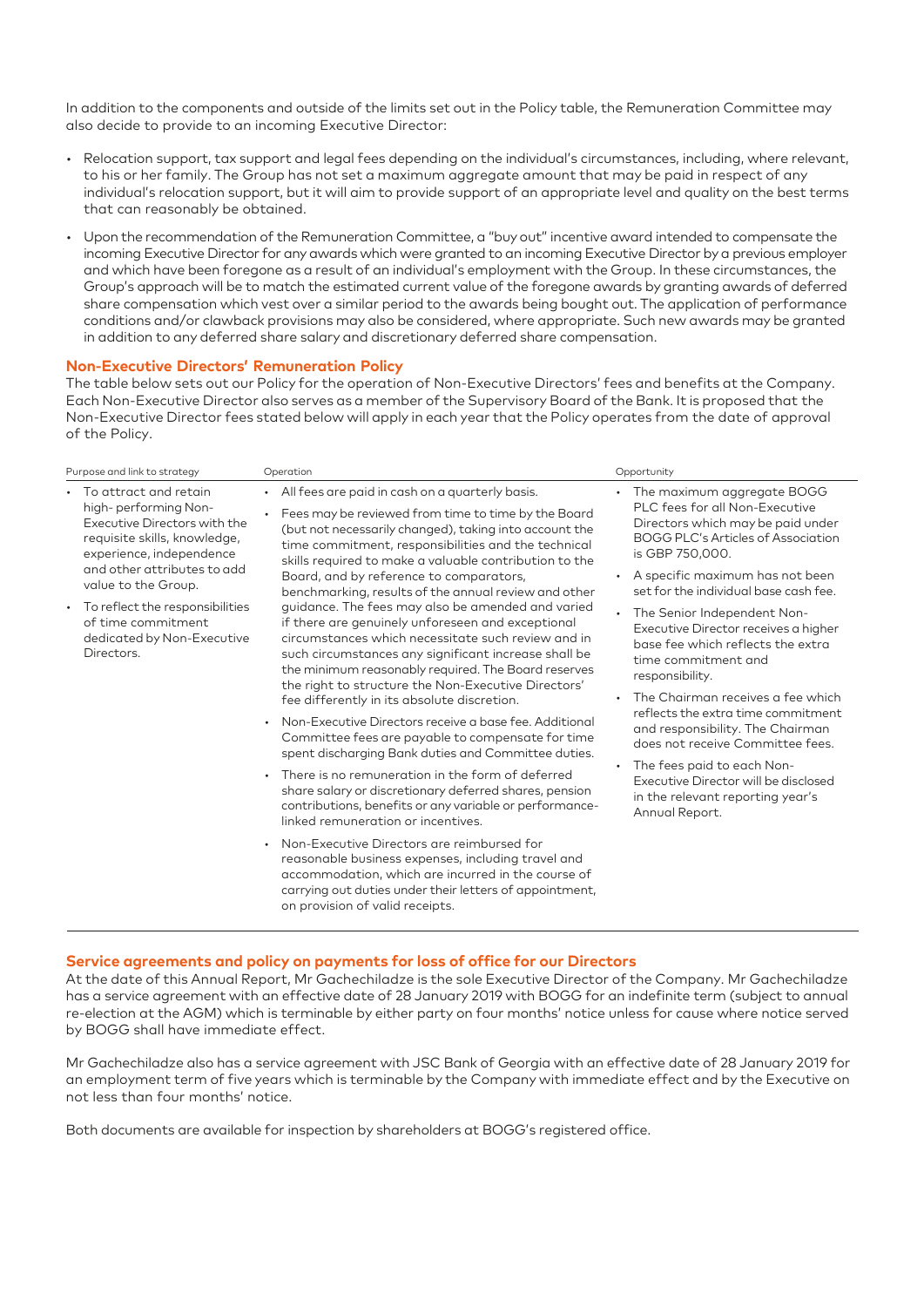Both agreements of Mr. Gachechiladze will be amended and restated to incorporate the terms of the Policy. To comply with NBG requirements the amendments will be effective as of 1 January 2022.

The Group's policy towards exit payments allows for a variety of circumstances whereby an Executive Director may leave the business. The Remuneration Committee reserves the right to determine exit payments other than those set out below, where appropriate and reasonable in the circumstances to do so, including where an Executive Director leaves by mutual agreement. The Remuneration Committee may decide to pay some or all of the Executive Director's legal fees in relation to the termination. In all circumstances, the Remuneration Committee does not intend to reward failure and will make decisions based on the individual circumstances. The Remuneration Committee's objective is that any such agreements are determined on an individual basis and are in the best interests of the Company and shareholders at the time.

The provisions in section (1) and (2) below summarise the termination and payments for loss of office provisions pursuant to Mr Gachechiladze's service agreement with BOGG and the Bank respectively. The Remuneration Committee retains the discretion to apply different notice, termination and payment for loss of office provisions to incoming Executive Directors.

#### **(1) Termination of BOGG PLC service agreement**

Where the service agreement is to be terminated on notice, BOGG may put Mr Gachechiladze on garden leave and continue to pay his cash salary under the BOGG service contract provided that any accrued and unused holiday entitlement shall be deemed to be taken during the garden leave period. BOGG may terminate Mr Gachechiladze's employment early with immediate effect and without notice or pay in lieu of notice in the case of, among other circumstances, his dishonesty, gross misconduct, gross incompetence, conviction of an offence (other than traffic-related where a non-custodial penalty is imposed) or becoming of unsound mind. BOGG may also terminate the agreement with immediate effect by payment in lieu of notice, in which case the payment in lieu of notice shall be of his basic salary only.

| Termination reason                                                 | Separation payments                                                                                                                                 | Vesting and lapse of awards                                                                                                                                                                                                       |
|--------------------------------------------------------------------|-----------------------------------------------------------------------------------------------------------------------------------------------------|-----------------------------------------------------------------------------------------------------------------------------------------------------------------------------------------------------------------------------------|
| Termination by the Bank for cause.                                 | Accrued but not yet paid: salary,<br>dividends (or equivalent amounts),<br>benefits and expenses.                                                   | Any unvested awarded discretionary<br>deferred shares as at the date when<br>the Executive Director ceases to be<br>an Executive Director shall lapse<br>(unless the Remuneration Committee<br>determines otherwise).             |
| Termination by the Bank without cause.                             | As above but with a leaving allowance<br>and severance payment constituting<br>the immediate monetary value of no less<br>than four months' salary. | Any unvested awarded discretionary<br>deferred shares as at the date when<br>the Executive Director ceases to be an<br>Executive Director shall continue to vest<br>in the normal way during the respective<br>vesting period(s). |
| Termination by the Chief Executive Officer<br>for good reason.     | As per termination of the Bank<br>without Cause.                                                                                                    | Any unvested awarded discretionary<br>deferred shares shall vest immediately.                                                                                                                                                     |
| Termination by the Chief Executive Officer<br>without good reason. | Upon serving four months written<br>notice, as per termination of the<br>Company for Cause.                                                         | Any unvested awarded discretionary deferred<br>shares as at the date when the Executive<br>ceases to be an Executive Director shall<br>lapse (unless the Remuneration Committee<br>determines otherwise).                         |

#### **(2) Termination of Bank service agreement**

Deferred share salary continues to vest in the normal way during the respective vesting period(s). In the event an incomplete calendar year is worked, deferred share salary for the relevant performance year is subject to pro rata lapse for the incomplete portion of the year.

In the event of termination for cause, in accordance with the Malus and Clawback section above the Bank may also look to clawback vested discretionary deferred shares.

In addition to the vesting and lapse provisions above, in certain circumstances, including if the Executive Director terminates by reason of death or there is a change of control, unvested discretionary deferred shares shall vest immediately (subject to NBG requirements otherwise). If the Executive Director is not offered a new service contract upon substantially the same terms or continued Board membership at the end of his or her service contract or the Executive Director terminates due to injury, disability, redundancy or retirement, discretionary deferred shares will continue to vest in the normal way during the respective vesting period(s).